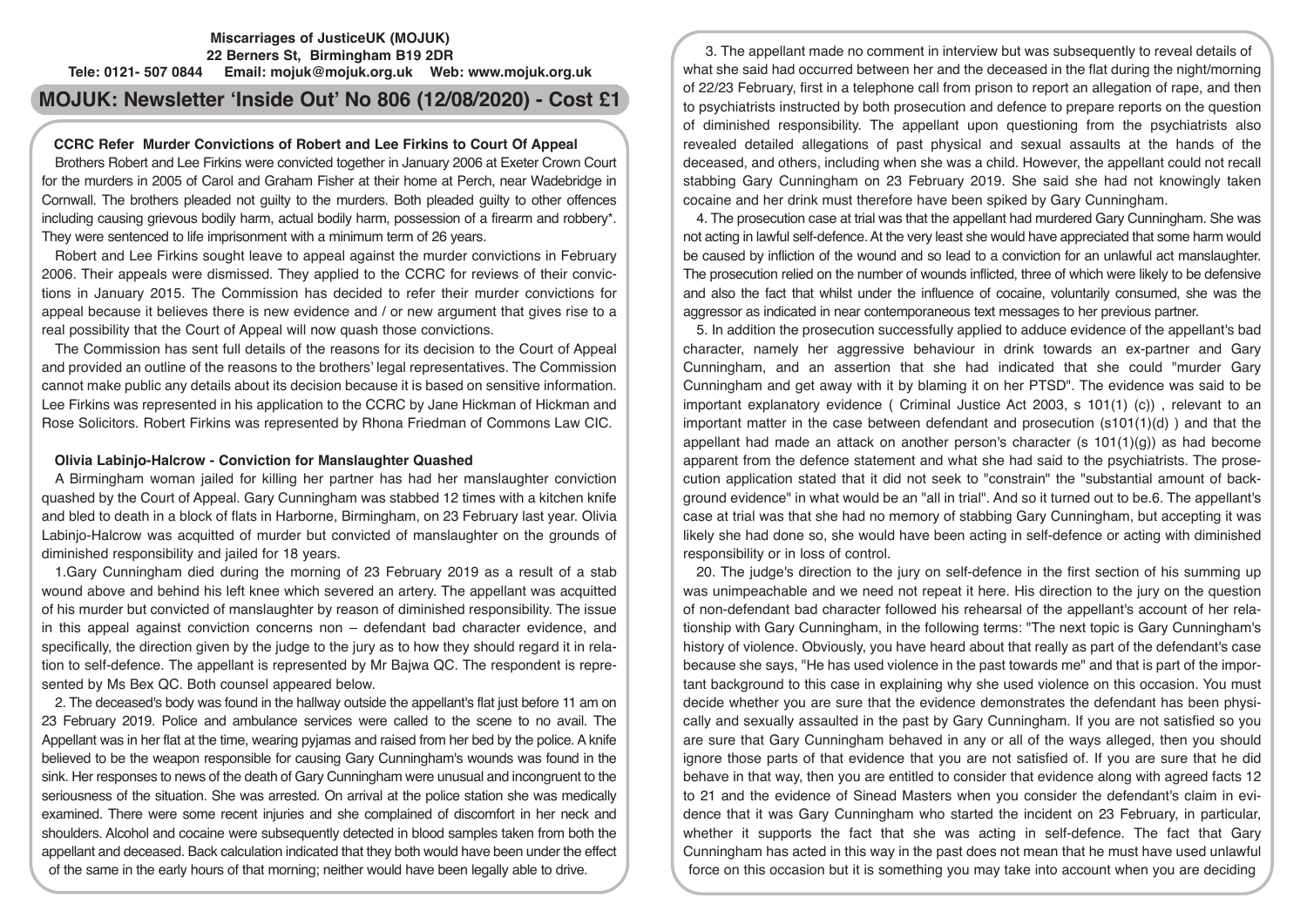whether or not the prosecution have made you sure it was the defendant and not Gary Cunningham who started the violence, and that the defendant's use of force was unlawful." .

21. We have no hesitation in saying that this direction was fundamentally wrong in law. This direction transfers the evidential burden to the defence and to the criminal standard. This is unwarranted and offends against the basic principles of criminal law. Ms Bex QC informs us that the trial judge was aware that the appellant would give evidence of Gary Cunningham's alleged reprehensible behaviour towards her, and says that since he had not been required to rule upon its admissibility, 'agreement' could have been "the only mechanism". Further, Ms Bex QC says that the judge had drafted directions prior to his first discussions with Counsel; the prosecution agreed with his suggestion and encouraged his direction that it was for the appellant to prove to the criminal standard that the allegations were credible in so far as the issue of self-defence was concerned. We disagree with the assertion that 'agreement was the only mechanism' to admit this evidence and refer in this judgment to the possibility of admitting this evidence pursuant to s 98 of the Criminal Justice Act 2003 which requires no agreement, albeit it may have called for a ruling in this case. However, what is clear from the available transcripts of part of those two discussions on this point, is the disagreement between prosecution and defence, and the judge's professed uncertainty and anxiety in relation to his directions. This prompts us to say that in whatever manner this evidence was said to be admissible, we consider that , not least as a matter of professional courtesy, the judge would have been better served in his overview of the trial and preparation of what would be a complex factual and legal summing up, by being alerted to the situation by Counsel via annotation of the DCS file.

22. Expressing some anxiety, the judge accepted the prosecution submission that, following R v Miller and R v Braithwate the appellant could only rely on the bad character evidence if she had satisfied the jury so they were sure that the relevant incident had occurred. We regret that in doing so he dismissed his initial, and we think correct, view that this evidence was in fact admissible by virtue of s 98 (a) of the Act as evidence which "has to do with the alleged facts of the offence with which the defendant is charged" in light of the live issues of self-defence and diminished responsibility. . Mr Bajwa QC did not seek to support this point. He argued that the evidence agreed to be admissible pursuant to s 100 should receive the same treatment as if admitted as of right, namely the jury need only conclude that it might be true to rely upon it.

23. The prosecution seek to defend the conviction. They maintain as they did below that (i) the evidence was not admissible pursuant to s 98 since they were "temporally distanced from the night of the killing by between 11 days and 9 months" and (ii) it was necessary and right that the judge should direct the jury that the appellant must make them sure that the allegations of previous events of physical and sexual assault occurred before they could rely upon them in relation to self-defence. That is, "the evidence could not have substantial probative value of the deceased's propensity to be violent unless the jury is sure that it is true and that the same test applies whether the evidence is adduced by the prosecution or defence.

24. The prosecution rely on Miller and Braithwaite as before, but additionally cite R v Mitchell (Northern Ireland) as support for the proposition that, if the appellant's argument as to the correct burden and standard of proof is endorsed, it would "allow the jury to rely on evidence of reprehensible conduct which it has concluded is probably untrue". The argument proceeds that this cannot have been Parliament's intention because: the 2003 Act intended to restrict the use of bad character evidence; it would contravene the rule in Miller and would allow mere 'kite flying and inuendo'; it is inconsistent with the obligation pursuant to s 109 on the judge to assess admissibility on the basis that the facts are true; it defies logic to direct the jury that if they concluded that an episode of vio-

lence probably did not occur it was nevertheless substantially probative of a violent propensity directed against the defendant; and , would allow a defendant to make wide ranging unproven allegations against another without fear of contradiction by refusing to give evidence.

25. We are unable to accept the interpretation placed upon the authorities cited with regard to non-defendant bad character adduced by the respondent or any of the arguments as to why the direction given to the jury in this case was justified. The cases of Miller and Mitchell concern evidence going to the propensity of a defendant, as support for the prosecution case that s/he committed the offence for which s/he stand trial. Whilst catering for the factual circumstances in each case, and not requiring a separate assessment of each and every individual allegation in order to establish propensity, which must be viewed in the round, the requirement that propensity is established to the criminal standard is not applicable to the evidence adduced by a defendant, nor can the same be inferred. The case of Braithwaite concerned a defendant's failed application to admit 'bad character' "evidence" of a type which the trial judge adjudicated had insufficient probative value, namely CRIS reports. This court agreed, saying at [17] that the report: "was no more than evidence that a complaint or allegation had been made. It was not evidence that the witness had done what was alleged.". The issue in that appeal was admissibility of the "evidence" so called, and its sufficiency in probative value, and not the subsequent assessment by the jury. The case certainly does not support any proposition that the defendant must prove the facts beyond reasonable doubt. The prosecution has accepted in terms, not least in the agreement reached with the defence at trial, that the evidence adduced by the appellant in this case was of substantive probative value.

26. The prosecution arguments are simply misconceived, rely upon a misinterpretation of the authorities and are without any grounding in the context of the accusatorial trial process. There is a restriction upon the admissibility of bad character evidence, by both prosecution and defence. This is explained and illustrated in the authorities above. S 109 directs the judge as to admissibility, not to determine credibility, and does not provide nor imply the standard of proof applicable to the party seeking to rely upon it once admitted. If admissible, the evidence of the defendant as to allegations against a complainant or deceased, will be assessed in accordance with the applicable burden and standard of proof for the issue under consideration. Challenges to the defendant's evidence through cross examination or rebuttal evidence are commonplace, and the legal direction as to possible adverse inference of a defendant refusing to give evidence, caters for opportunistic scandalmongering.

27. Ms Bex QC argues, in the alternative that the conviction is nevertheless safe. She submits that there was " a wealth" of established and agreed evidence of Gary Cunningham's bad character, particularly in relation to a previous partner, and also suggests that the hearsay evidence of what occurred on the 22/23 February as related by the appellant to the psychiatrists would have "attracted the balance of probabilities direction in any event". We consider these to be flawed, and inherently self-contradictory arguments.

28. In directing the jury on the partial defence of diminished responsibility the judge necessarily referred to the appellant's evidence regarding Gary Cunningham past behaviour, since she had provided it to the psychiatrists who examined her in significantly similar terms. He directed them that: "What the defendant said to the psychiatrists is not to be treated by you as additional evidence of what took place between the defendant and Gary Cunningham. All they have done is simply repeat what the defendant told them. You have heard about what the defendant told the psychiatrists because it was those accounts which formed the basis for their expert evidence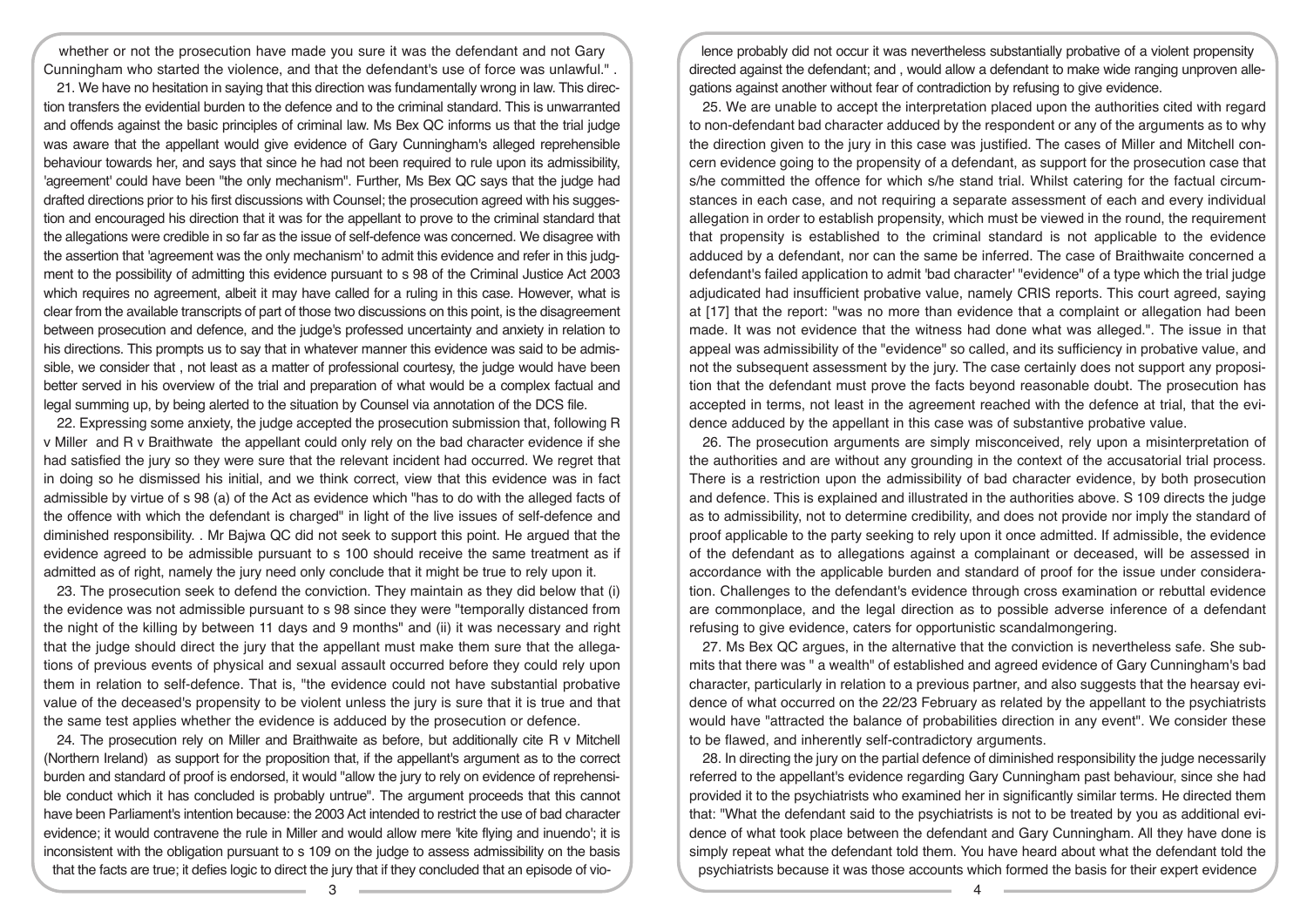about the defendant's state of mind; that is its only relevance in this case. You must decide if the defendant's account to them is more likely than not to be true. The burden is on her to establish that all of the following four things are more likely than not. So, this is different from the prosecution. They have to make you sure of the defendant's guilt so far as their assertions are concerned but here, when the partial defence is raised, there is a reversal of the burden. It now is on the defendant and she only has to satisfy you that it is more likely than not.

29. The jury were correctly directed upon the defence of diminished responsibility, and the 'value' of the information she provided to the psychiatrists. They were specifically told that it was not to be treated as 'additional evidence' of what took place to that which she had related in evidence to them. However, in following the legal direction regarding the appellant's need to prove the factual matrix upon which the psychiatrists relied on the balance of probabilities to find diminished responsibility , as we assume they did, they were obliged to consider whether her account of past events was or may be correct. They obviously did so to return the verdict of guilty they did. This raises an obvious question as to whether, if correctly directed in relation to the appellant's evidence relating to past misconduct, the jury would have been made sure by the prosecution that she was not acting in self-defence.

30. We have no hesitation in quashing the conviction as unsafe. We allow the appeal.

#### **Mohammed Zahir Khan v SSJ - Challenge to Early Release Regime**

2. By this judicial review application, brought with my permission on 5 May 2020, Mohammed Zahir Khan ("the Claimant") seeks to challenge the early release regime introduced by the Terrorist Offenders (Restriction of Early Release) Act 2020 ("the 2020 Act"). Formally, the Claimant challenges the decision of the Secretary of State for Justice to enforce the legislation in his case, but in substance the challenge is to the legislation itself. The relief which the Claimant seeks is a declaration that s.247A of the Criminal Justice Act 2003 ("CJA 2003"), which was inserted by the 2020 Act, is incompatible with Articles 5, 7 and 14 of the European Convention on Human Rights ("the ECHR" or "the Convention").

3. The 2020 Act was introduced in direct response to two terrorist incidents on the streets of London. On 29 November 2019, five people were stabbed on London Bridge, two fatally, by Usman Khan. Immediately before the attack, Usman Khan had been attending an offender rehabilitation conference at Fishmongers Hall. Two months later, on 2 February 2020, Sudesh Amman was shot dead by police in Streatham High Road after attacking two passers-by with a knife.

4. On 3 February 2020, the Secretary of State for Justice made a statement to the House of Commons announcing the new legislation. He said: "yesterday's appalling incident makes the case plainly for immediate action. We cannot have the situation, as we saw tragically in yesterday's case, where an offender – a known risk to innocent members of the public – is released early by automatic process of law, without any oversight by the Parole Board. We will be doing everything we can to protect the public, that is our primary duty. And we will therefore introduce emergency legislation to ensure an end to terrorist offenders getting released automatically, having served half their sentence with no check or review. The underlying principle has to be that offenders will no longer be released early automatically and that any release before the end of their sentence will be dependent on risk assessment by the Parole Board. We face an unprecedented situation of severe gravity and, as such, it demands that the government responds immediately, and that this legislation will therefore also apply to serving prisoners. Now, the earlier point at which these offenders will be considered for release will be once they have served two-thirds of their sentence and, crucially, we will introduce

a requirement that no terrorist offenders will be released before the end of the full custodial term unless the Parole Board agrees."

5. The 2020 Act received Royal Assent, and came into force, on 26 February 2020. It had an immediate effect on the Claimant's release date.

8. On 8 March 2018, at the Crown Court in Newcastle, the Claimant pleaded guilty to five counts of encouraging terrorism, contrary to s.1(2) of the Terrorism Act 2006, one count of dissemination of a terrorist publication, contrary to s.2(1) of the 2006 Act and two counts of stirring up religious hatred contrary to s.29C of the Public Order Act 1986.

9. Those offences related to conduct by the Claimant online in the period between 4 December 2016 and 15 March 2017. During that period, the Claimant repeatedly endorsed acts of terrorism, including murder and martyrdom, to provoke local support for ISIS. He also disseminated terrorist publications including an ISIS video calling for a terrorist attack.

10. On 2 May 2018, the Claimant was sentenced to a determinate sentence of four years and six months. He was provided with documentation from the Ministry of Justice that suggested his release from prison would take place on 1 March 2020. That would have been in accordance with the existing regime for automatic release at the halfway point.

35. (Article 14) On behalf of the Claimant, Mr Southey argues that the 2020 Act creates a difference in treatment on grounds prohibited by Article 14. He says that being made subject to the 2020 Act is a form of status for the purpose of Article 14. He says the purpose of the 2020 Act was not to penalise persons convicted of terrorist offences, but instead was to protect the public from the risk posed by the early release of prisoners serving certain forms of sentence. He argues that the 2020 Act applies to a raft of different offences, the nature and gravity of which vary. He says that any exception from the scope of Article 14 should be narrowly construed.

36. Mr Southey maintains that it is important to concentrate not on the question whether the proposed status has an independent existence but on the situation as a whole. He says that prisoners subject to a determinate sentence to which the 2020 Act applies enjoy a status which prisoners serving a normal determinate sentence, a sentence of life imprisonment or an extended sentence, do not. He says that the distinction in status is not simply about what the Claimant did as the new provisions do not apply to all those convicted of terrorism offences. He says that the fact that the changes to the Claimant's sentence are retrospective illustrates the extent to which his status exists independently of what he did.

37. In response, the Secretary of State contends that distinctions based on the nature and gravity of the crimes committed do not fall within "other status". He says that the changes wrought by the 2020 Act only apply to individuals convicted of terrorist offences and reflect the gravity of those crimes and the specific risk posed by terrorist offenders.

61. he Claimant submits that there are two broad categories of prisoner who are in an 'analogous situation' to determinate prisoners caught by the 2020 Act. First, prisoners serving discretionary life sentences who are ordinarily required to serve one-half of their notional determinate term. Second, prisoners serving standard determinate sentences whose release arrangements are not affected by the 2020 Act.

62. Mr Southey argues that all three groups have the same interests in obtaining their liberty as soon as possible. He says that the 2020 Order does not affect the standard determinate sentence prisoners both because it is not retrospective and because offenders sentenced to less than 7 years imprisonment are exempt. The analogous prisoner sentenced to the same sentence term as the Claimant would already have been released under the terms of the CJA 2003. His length of sen-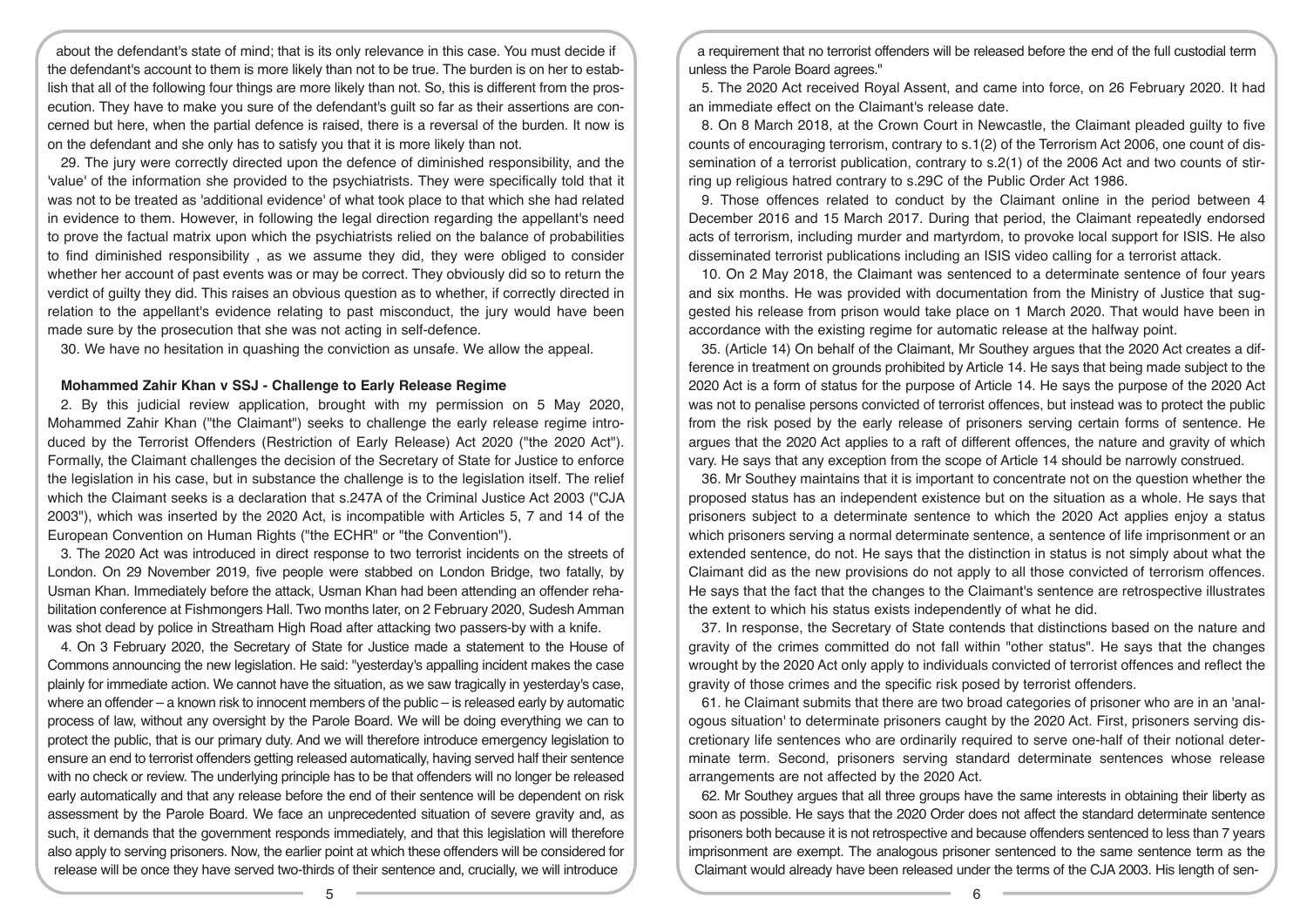tence would also mean that the 2020 Order did not apply. He says that the discretion to impose a minimum term that is more than one-half of the notional determinate term in a discretionary life sentence does not affect the validity of discretionary life sentence prisoners as an analogous group. The possibility remains of release at the halfway point of the equivalent determinate term.

63. It is often difficult to draw analogies between different categories of prisoners. The sentences for each category are designed for the offenders that fall within it, in order to address the particular type of offending and the risk which that type of offender presents. In Stott, the majority of the Supreme Court concluded that prisoners serving extended determinate sentences were not in an analogous position with other prisoners. The headnote to the report includes the following useful summary of the decision: The various sentencing regimes laid down under English law had to be considered holistically; that each sentencing regime had its own detailed set of rules dictating when it could be imposed and how it operated in practice, with the early release provisions being part of those rules; that each sentence was tailored to a particular category of offender, addressing a particular combination of offending and risk to the public; that an ordinary determinate sentence was not comparable with an extended determinate sentence because the former could not be broken down into a component for punishment and a component for avoidance of risk to the public whereas the latter could; that, likewise, a discretionary sentence of life imprisonment, although broken down into such components, was not comparable with an extended determinate sentence because a prisoner serving an extended determinate sentence was entitled to be released after serving the whole of the appropriate custodial term while a discretionary life prisoner, even though entitled to apply for release after serving the specified minimum term, had no right to be released at all; that, consequently, prisoners serving extended determinate sentences were not in an analogous position with other prisoners; and that, even if they were, the difference in treatment was proportionate and justified.

64. In our judgment, the suggestion that prisoners serving discretionary life sentences are in an analogous position to those caught by the 2020 Act is hopeless. The whole of a determinate sentence is properly regarded as punishment for the offence; the period of detention of a discretionary life sentence prisoner, after expiry of the tariff, is a means of managing risk. Release for the latter is not automatic. Terrorist offenders made subject to a discretionary life sentence are already subject to a restricted release regime and to a review by the Parole Board before release. The two regimes have different elements and are designed for different sets of circumstances.

71. We note first that Mr Southey accepts that the involvement of the Parole Board was justified by the need to assess prisoners before release. But he argues that the extension of the custodial part of the Claimant's sentence from one-half to two-thirds cannot be justified because there is no nexus between the individual risk posed by the offender, his prospects of being rehabilitated, and the arbitrary extension of his release point. He says that the risks that arise in the context of terrorist offenders "might provide a justification for the Parole Board considering entitlement to release", but do not justify delaying release in all cases to which the 2020 Act applies. The risk posed by individual terrorist offenders will vary and there has been no individual assessment of whether release should be delayed. The extension of the custodial period bears no relationship to the actual risk posed by each individual offender.

72. Mr Southey points out that the minimum period of imprisonment has been changed in the case of prisoners to whom the 2020 Act applies but has not been changed for other terrorism prisoners such as those serving a discretionary life sentence. He says that prisoners subject to the 2020 Act suffer the disadvantage of delayed release without any compensating benefit.

73. Sir James contends that any relevant differential treatment is clearly justified. The 2020 Act

pursued the legitimate aim of keeping terrorist prisoners in custody for a longer proportion of their sentence. The change in the law was a direct response to repeated terrorist attacks in the UK between 2017 and 2020. Reference to the Parole Board at the two-third point was justified by the very particular nature of terrorist offending and the need to ensure the public were not put at risk by the prisoner's release. Parliament was entitled to conclude that terrorist offenders are to be distinguished from others because of the immediate and significant risk they pose, a risk that materialises in "serious, unpredictable harm to innocent and random members of the public". Sir James refers to well-known postscript to the speech of Lord Hoffmann in Rehman at 62.

74. Sir James argues that the "twin features of the 2020 Act are inextricably linked". A longer period of custody before a prisoner becomes eligible for release improves the evidence base on which the Parole Board makes its decision and increases the opportunity for rehabilitation.

75. On this element of the analysis, the Secretary of State has much the more compelling argument.

106. (Article 5 )Article 5 provides that: (1) Everyone has the right to liberty and security of person. No one shall be deprived of his liberty save in the following cases and in accordance with a procedure prescribed by law; (a) the lawful detention of a person after conviction by a competent court.

107. In considering Article 5, the Grand Chamber in Del Rio Prada concluded that it was well established that all deprivations of liberty must not only be based on one of the exceptions listed in sub paragraph (a)–(f) but must also be "lawful". Where the "lawfulness" of detention is in issue, the Convention refers essentially to national law and lays down the obligation to conform to the substantive and procedural rules of national law. This requires any arrest or detention to have a legal basis in domestic law, but also relates to the quality of the law, requiring it to be compatible with the rule of law. The "quality of the law" implies that where a national law authorises deprivation of liberty it must be sufficiently accessible, precise and foreseeable in its application to avoid all risk of arbitrariness.

108. The standard of "lawfulness" set by the Convention requires that all law be sufficiently precise to allow the person—if need be, with appropriate advice—to foresee, to a degree that is reasonable in the circumstances, the consequences which a given action may entail. Where deprivation of liberty is concerned, it is essential that the domestic law clearly define the conditions for detention. The Court reiterated that although Article 5(1)(a) of the Convention does not guarantee, in itself, a prisoner's right to early release, be it conditional or final, the situation may differ when the competent authorities, having no discretionary power, are obliged to apply such a measure to any individual who meets the conditions of entitlement laid down by law.

109. Of particular importance to its analysis was what was said in [107] of the Grand Chamber's decision: The Court notes that the application of the "Parot doctrine" to the applicant's situation deprived of any useful effect the remissions of sentence for work done in detention to which she was entitled by law and in accordance with final decisions by the judges responsible for the execution of sentences. In other words, the applicant was initially sentenced to a number of lengthy terms of imprisonment, which were combined and limited to an effective term of 30 years, on which the remissions of sentence to which she was meant to be entitled had no effect whatsoever. It is significant that the Government have been unable to specify whether the remissions of sentence granted to the applicant for work done in detention have had—or will have—any effect at all on the duration of her incarceration.

110. Mr Southey argues that the Court's reasoning in Del Rio Prada applies with equal force here. According to the law in force at the time of sentence, the Claimant would have been entitled to automatic early release at the halfway point of his sentence. There was no discretion in play. And he could not have foreseen that the law would be changed to prevent this automatic release.

7 8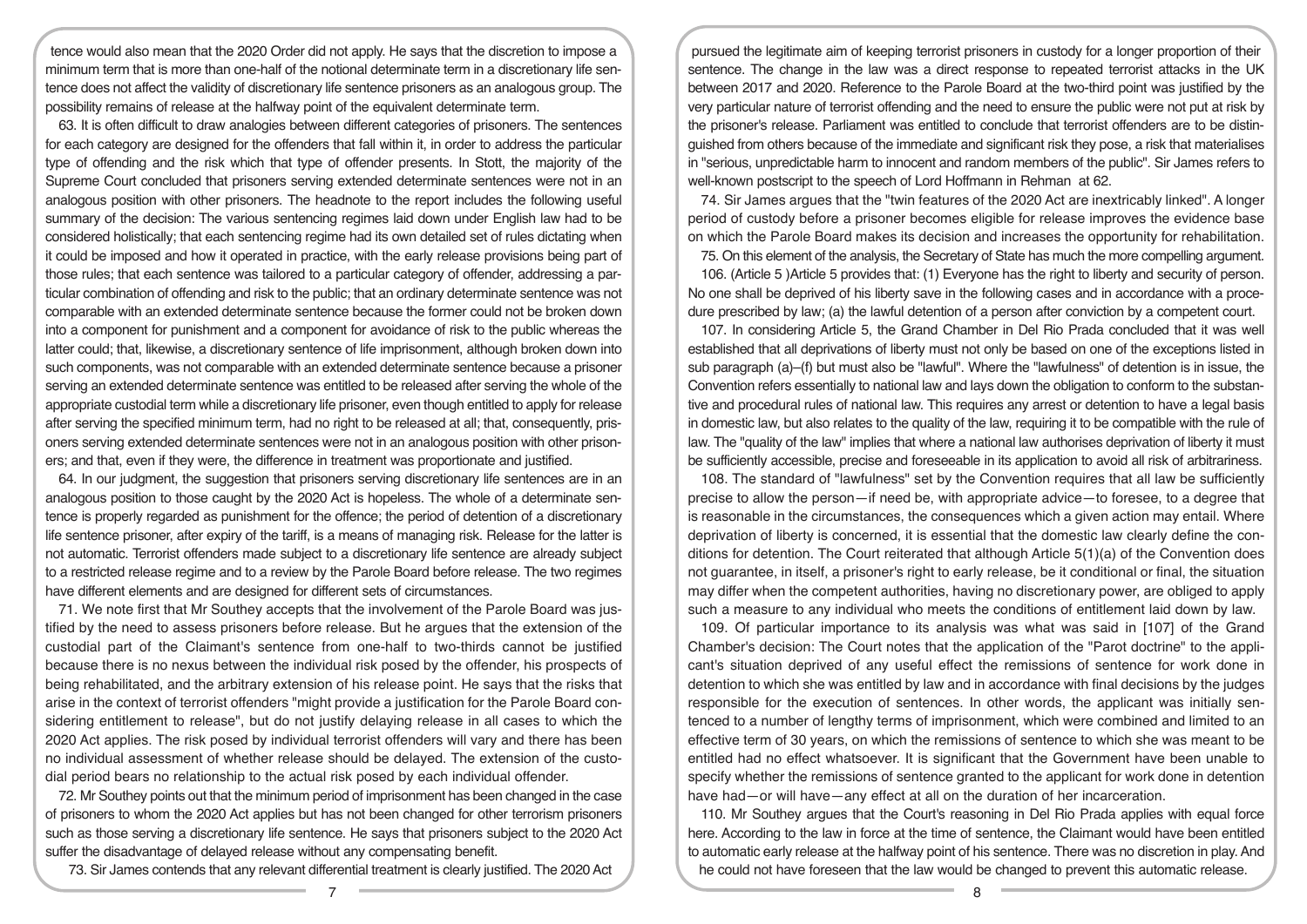111. Referring to Robinson and Abedin, Sir James submits that the contention that the 2020 Act is incompatible with Article 5 flies in the face of well-established principle. He says that Del Rio Prada has no application here. The effect of the decision of the Spanish Supreme Court in 2006 was retroactively to cancel remissions that had already been granted. He says that in those circumstances it is wholly unsurprising that the ECtHR "had concerns". The present context, he says, is entirely different. The issue of foreseeability simply does not arise: it is well established in the case-law that there is no right to early release; it was always open to Parliament to change the early release provisions. This is not a case where the Claimant is serving any longer a period than that which was ordered by the sentencing Judge (indeed, it remains possible that he will serve only two-thirds of his sentence in custody).

112. In our judgment, Sir James is right in his submission that Del Rio Prada does not undermine well-established principles as to the application of Article 5.

121. From those authorities it is possible to draw the following principles: i) The early release arrangements do not affect the judge's sentencing decision; ii) Article 5 of the Convention does not guarantee a prisoner's right to early release; iii) The lawfulness of a prisoner's detention is decided, for the duration of the whole sentence, by the court which sentenced him to the term of imprisonment; iv) The sentence of the trial court satisfies Article 5(1) throughout the term imposed, not only in relation to the initial period of detention but also in relation to revocation and recall; and v) The fact that a prisoner may expect to be released on licence before the end of the sentence does not affect the analysis that the original sentence provides legal authority for detention throughout the term.

122. In our judgment those principles are not affected by the decision in Del Rio Prada. Del Rio Prada does not detract from the core distinction between sentence passed by the sentencing judge and the administration or execution of the sentence. Throughout the relevant period, the governing authority for the detention is the original sentence. It is entirely foreseeable (if necessary with appropriate legal advice) that during the currency of a determinate sentence, which was calculated and imposed without account being taken of the possibility of early release, the arrangements for the execution of the sentence might be changed by policy or legislation. Accordingly, the lawfulness of the sentence was not undermined or compromised by changes of the sort made by the 2020 Act.

123. In those circumstances, the challenge under Article 5 must also fail.

124. For those reasons we reject the challenges under Articles 14, 5 and 7 application dismissed.

# **William Francis Jones Conviction Quashed**

1. On 29 April 2019 in the Crown Court at Liverpool (HHJ Cummings QC), the appellant was convicted (by a majority of 11 to 1) of Count 1 on a single-count indictment alleging conspiracy to possess explosives for an unlawful purpose, contrary to section 1(1) of the Criminal Law Act 1977. On 2 May 2019 at the same Court (HHJ Cummings QC) he was sentenced to life imprisonment with a minimum term of 6 years

2. There were co-accused who were tried with the appellant. RM, KS and WW were jointly tried on the same indictment: each was found not guilty.

3. The appellant appeals against conviction by leave of the single judge, who also granted a representation order

4. The present constitution of this court first heard this appeal on Friday, 12 June 2020. We considered that it was necessary for us to review the transcript of the evidence given by the DNA expert for the Crown, along with some other material bearing on the DNA evidence. Accordingly, the appeal was adjourned while that material was obtained. We have now

seen it and read it. On 24 July 2020, we heard and considered very short supplementary submissions from counsel on both sides. *We then indicated that we were minded to quash the conviction. We now do so, and provide our reasons in writing.* 

29. (Conclusions) We have considered carefully the submissions of both parties. There is no doubt that there was a conspiracy, and there is no doubt that the DNA of this appellant was on the firing pin of the grenade. The firing pin was a single assembly, never disassembled, and thus if the jury could be sure that the transfer of DNA was direct, there was a very strong case indeed against the appellant. Given that the allegation was one of conspiracy to possess this explosive device, it was not in any sense essential that the appellant had placed the grenade by the house, or indeed had undertaken any other specific act to do with the grenade. The essential ingredient was that he was party to the conspiracy to obtain the grenade.

30. With great respect to the judge, we do not agree that the association between this appellant and Warrington, the centre of all the relevant events, and the home and operating area of the co-accused and of those they wished to intimidate, is capable of distinguishing between direct and indirect deposit of the DNA. In a case where the DNA link itself was in question, such proximity might help, but that is not the issue here. Paradoxically, if this appellant lived in the north of Scotland or the west of Cornwall, the risk of innocent secondary transfer might be thought to be very much lower. If the appellant lived at a distance from Warrington it would arguably make secondary transfer less likely, through (for example) a casual handshake with a conspirator, or the vendor of the commercially available paintball grenade before adaptation.

31. There was no expert evidence before this jury, paralleling that in Tsekiri, to the effect that secondary transfer onto the door handle was improbable. The evidence here is that as a point of general principle direct transfer is more likely than indirect transfer, qualified by the observation that no conclusion along those lines could be reached in relation to the individual case. That is a significant distinction from the position in Tsekiri.

32. The position in FNC was farther removed from this case, since it was clear from the facts of that case that the DNA on the victim's clothing was deposited by the offender.

33. Each such case turns on its own facts. We have already indicated some of the material distinctions between the evidence in this case and those to which we have been referred.

34. The DNA evidence here was restricted by the particular circumstances. Since the grenade was a live explosive device, the sampling could not be carried out in such a way as to determine whether the DNA deposit was by way of skin, blood, or other tissue or fluid. The conspiracy was not confined to those indicted, and so the absence of DNA from the co-accused in the sample recovered was not of help, in the sense that the presence of the appellant's DNA but absence of any residue from those who might be the obvious vector for secondary transfer could support direct rather than indirect deposit. There was no observation evidence or other evidence associating this appellant with any step in the conspiracy or the acts in furtherance of the conspiracy. Given the admitted weakness of the telephone evidence, not relied on by the judge in his rejection of the submission, but left to the jury despite the Crown's concession as to its weakness, no support for the Crown's case can be derived from that evidence.

35. As we have seen, the agreed evidence here, in paragraph 12 of the joint statement and reaffirmed by Mr Walton, was that 'it is not realistic to expect anyone to be able to account for the ways in which their DNA may have been transferred by indirect methods.' This was a very broadly phrased formulation, and we are sceptical as to whether it was wise to reach an agreement in those terms. There are many circumstances where it may be reasonable to expect an individual to put forward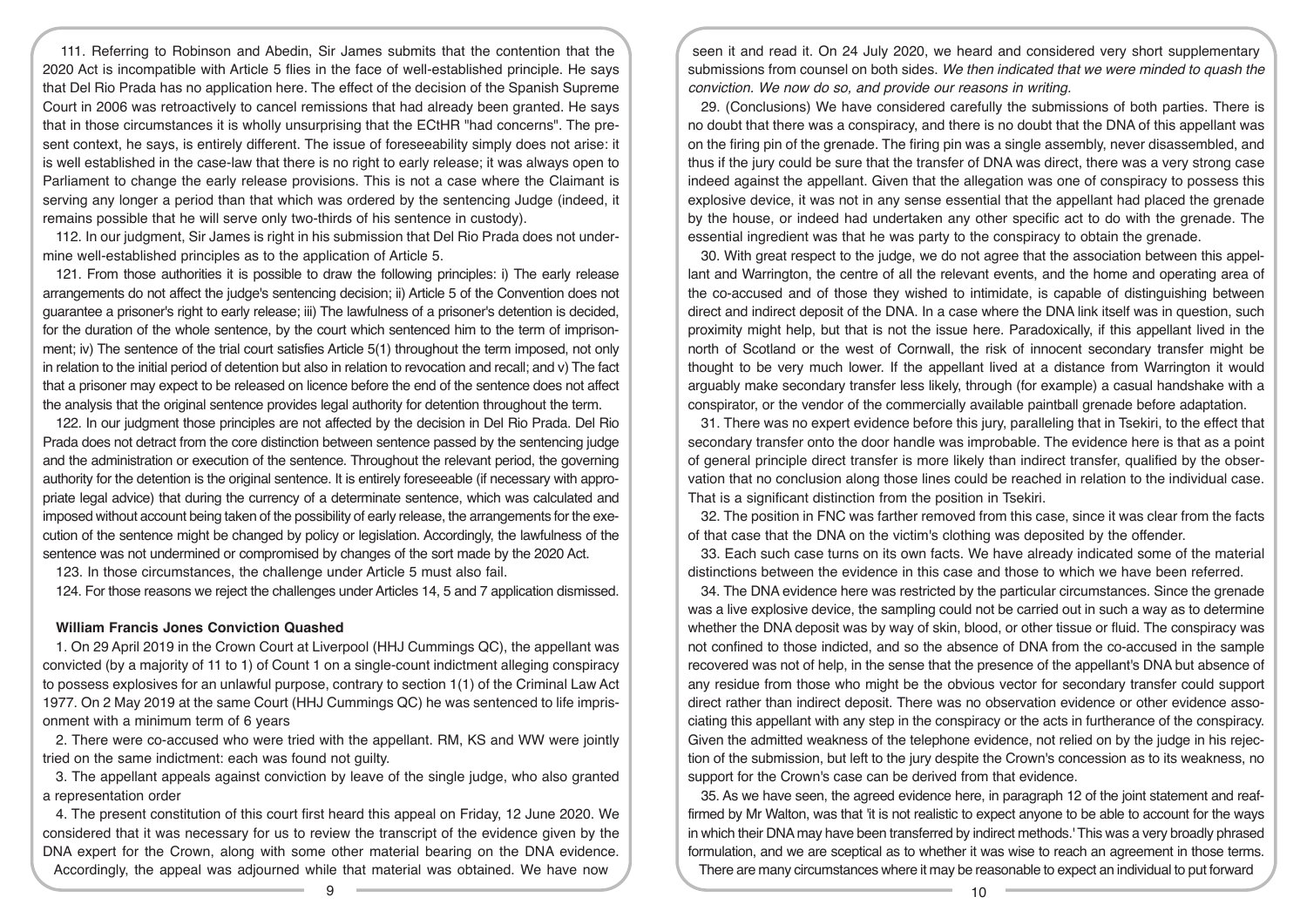a case in relation to the presence of their DNA, not because they can be expected to analyse the science or the detailed material on which the scientific conclusions were based. Such an expectation may arise, for example, because the presence of their DNA may be explained by some connection or contact, or because the opportunity for direct transfer can be precluded or shown to be unlikely, or because the facts mean that the presence of their DNA at least calls for explanation.

36. However, in this case that agreement was reached/reinforced in evidence by Mr Walton.

37. Set beside the straightforward denial by the appellant in interview that he had ever touched a grenade, and without more exploration or development in evidence, the evidence could not properly be supported by an adverse inference pursuant to section 34 of the Criminal Justice and Public Order Act 1994. The statute requires that the appellant 'failed to mention [a] fact … which the accused could reasonably have been expected to mention when … questioned ...'. The judge would of course have been fully entitled to rely on such a fact when addressing a submission (see s34(2)(c)), and the jury would also be so entitled, provided there was such a fact. Here, the relevant 'fact' would have been an explanation as to how indirect transfer might have taken place. In his ruling he did make express mention of the absence of any explanation, but it is not clear if he had such an inference in his mind. When he came to sum up to the jury, he did not leave that matter to the jury, although he did leave to them the possibility of drawing an adverse inference from the fact that the appellant had not given evidence.

38. It is hard to see how such an explanation 'could reasonably have been mentioned', when the experts in the case had agreed in such broad terms that 'it is not realistic to expect anyone to be able to account for' transfer by indirect means. If this point was to be made good by the prosecution, it would have required greater development in the evidence, laying the groundwork as to why such explanation was called for. We repeat that the breadth of the formulation in paragraph 12 was unwise. The expert evidence should have been confined to purely scientific questions, leaving open any issue as to the surrounding facts.

39. We bear in mind that at the time of the judge's ruling, the Crown was still seeking to rely on the telephone evidence. However, he did not rely on that in giving his reasons.

40. As matters stand, this case was encapsulated by a frank response by Mr Mills, in the course of submissions on the resumed hearing before us. He accepted that, on the facts of this case, the proposition that direct deposit of DNA was more probable than indirect 'was the height of it'. Probability is insufficient for conviction of guilt. In the absence of at least some further evidence, we are of the view that neither the judge nor the jury had the basis for a safe conviction.

41. We emphasise that this case turns upon its own facts. Save in respect of our remarks about the breadth of paragraph 12 of the Joint Witness Statement of the experts, it does not represent guidance for other cases.

## **Rebuttal of Rape Allegations**

How amazing that after the Henrique report into the Met's handling of the allegations against Cliff Richard and Paul Gambaccini, which was followed by the senior police officer's investigation into the validity of the Henriques report. A change in the re-training of police officers was made. All in the name of equality and fairness Now that not many accused are being sent to court and found guilty, or cases dropped – there is an outcry that the accused are 'getting away with it' How many of these numbers are actually those falsely accused? Strangely there are no figures to identify that fact, nor whispers that may be the case.

False allegations are buried by both media, government, police/CPS, the victim's commissioner, and the women's lobby – whilst there Is no counter lobby for those being falsely

accused (which includes women, children and others) because if they try to raise their heads above the parapet, they are again vilified as society views them as 'no smoke without fire'

Also, Women's group argue that that having the complainant's phones/computers examined in a police investigation is an abuse of privacy against their human rights. However, if the accused person is to be entitled to any defence at all then this is often necessary. People accused of offences will invariably have their phones/computer examined and their privacy compromised. The Liam Allan case demonstrates how important it is for the police to check the veracity of the complaint in this way in order to avoid miscarriages of justice. Police should be doing a thorough investigation into who is telling the truth – and looking at digital input will help to show this.

Those accused have never had the right in stopping the police taking all their digital phones and computers etc - and the police have been doing so for the past 20 years. What is equality here. There is supposed to be one law for all Unfortunately, the law is weighted on the side of those who shout the loudest and get the most media cover, in order to brow beat the police/CPS, government who tend to give way to those creating such an outcry.

It is about time those falsely accused and their supporters got together, and started shouting with their evidence of the wrong being done against them, despite the pressures of being falsely accused a second time, as they have the temerity (will be said) to tell the truth and shout out against the false accuser. The falsely accused is the modern form of the witch hunt which ceased in the 1750's – you are dammed if you stand up for your truth, and forever after targeted, when found not guilty or there is no evidence against you.

False Allegations Support Organisation (FASO), https://is.gd/FM3oRq

## **English Child Care Judge Found To Have Potential Bias After Leaving Remote Link Open**

Scottish Legal News: The Court of Appeal (Civil Division) has remitted care proceedings in respect of a baby whose brother died to the Family Division after finding that the original judge may have expressed bias against one of the parties when she made a number of pejorative comments to her clerk about the appellant including that she had tried "every trick in the book" to avoid having to answer difficult questions. One of the appeal judges in the present case said that it was "to the credit of those that overheard the judge" that they attempted to "speak over and distort the conversation" she was having with her clerk. Proceedings were conducted by way of a "hybrid" hearing in which the case was conducted both remotely via Zoom conference and in court. The original judge, Mrs Justice Judd, refused to accede to an application to recuse herself from the case, a decision which was appealed by the child's mother.

The care proceedings originally arose after E's brother, A, had died of a catastrophic head injury. At the time of A's death E was living with his mother, the appellant, and her partner. The first respondent, the child's father, and the appellant had previously separated. The purpose of the hearing was to establish whether A had died of inflicted injuries and, if so, to identify if possible who had caused them. From 1 July to 13 July 2020, various medical witnesses gave evidence remotely by Zoom. The appellant was physically present in court on 13 and 14 July, along with her legal team, to give evidence before the judge subject to appropriate social distancing measures.

The appellant gave evidence wearing a mask which she pushed down when she was speaking. Cross-examination was not completed on the 13th as the appellant had said that she felt unwell with back pain and blurred vision. On 16 July the appellant told the court that she had developed a cough, and it was agreed that she could finish giving her evidence remotely. The court accordingly rose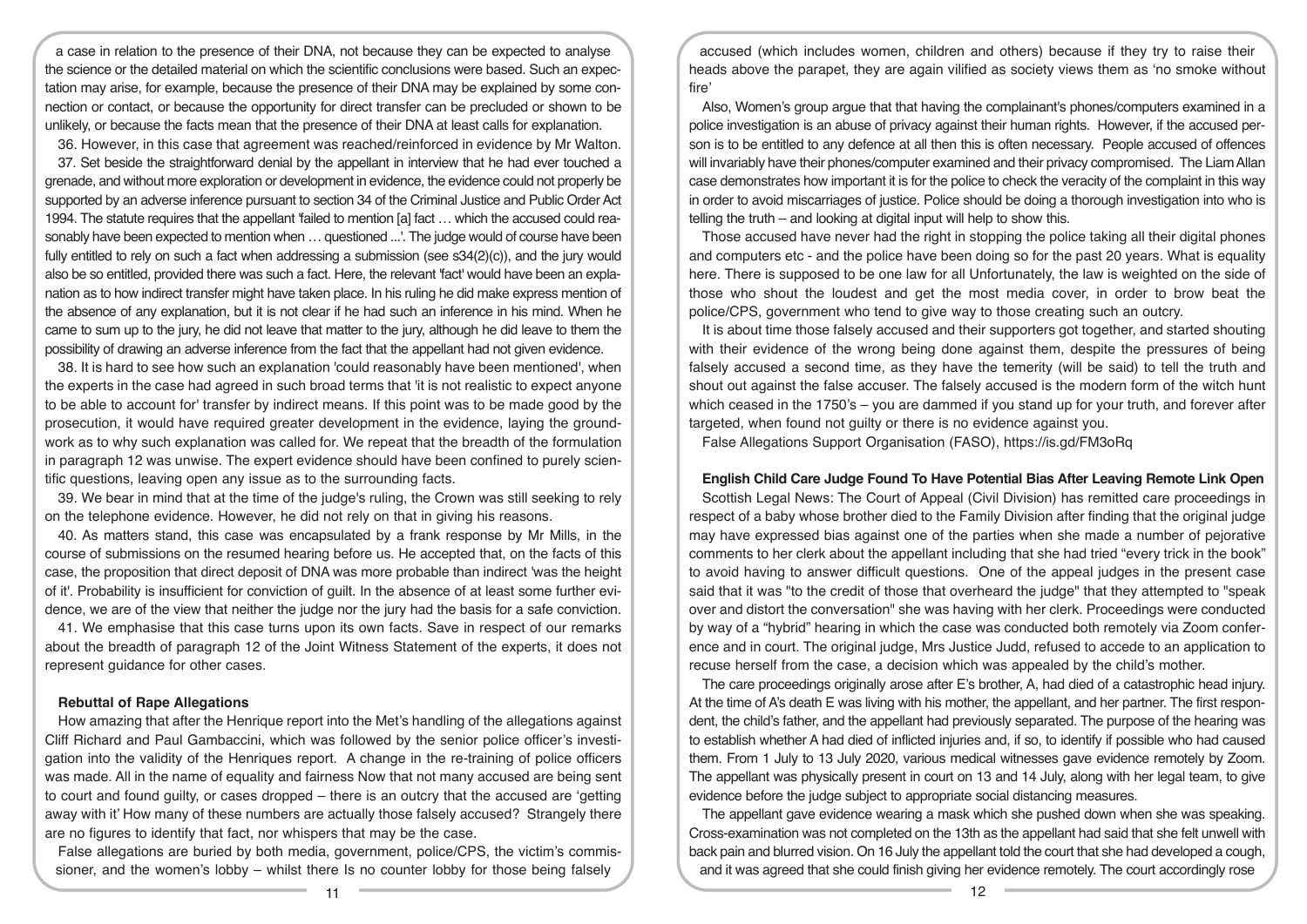to allow arrangements to be made. An associate took the judge's closed laptop through to her room but unbeknownst to the judge the remote link to the courtroom remained open. The judge was therefore overheard having a private conversation on the telephone with her clerk about the Appellant by a number of people who still remained on the call. During this call, the judge was heard making a number of pejorative comments about the appellant, including that she was only pretending to have a cough and was trying "every trick in the book" to avoid having to answer difficult questions. The judge did not express a view on the circumstances of A's death.

The appellant made an application for the judge to recuse herself from the case, which she refused to do. An appeal of this decision was made, with proceedings stayed until its resolution. The appellant submitted that the comments gave rise to a real possibility of bias, which was compounded by the fact that she was not given an opportunity to address the comments on the genuineness of her cough. The effect of the judge's comments was that she had concluded that the Appellant was actively misleading the court in an effort to avoid answering difficult questions.

Considerable sympathy: Giving the judgment of the court, Lady Justice King noted the case was an example of the hazards of remote proceedings, and added: "It is to the credit of those that overheard the judge's conversation with her clerk that they did everything they could both to draw the judge's attention to the situation and indeed to speak over and distort the conversation." She continued: "What happened is undoubtedly a consequence of the tremendous pressure under which family judges at all levels find themselves at present. All over the country judges are trying, against powerful odds, to 'keep the show on the road' during the pandemic for the sake of the children involved. They are faced daily, as are the court staff and practitioners, with all the difficulties, technological and otherwise, presented by remote hearings generally and hybrid hearings in particular."

On whether the judge's comments were indicative of bias, she said: "We have considerable sympathy with the judge. We have, however, no hesitation in concluding that her comments did indeed fall on the wrong side of the line. The fact that the comments were intended to be private does not salvage the situation in circumstances where those comments were, unhappily, broadcast across the remote system and were made during the course of the appellant's evidence." She continued: "We agree with [the appellant] that unfiltered comments as an expression of frustration at a situation (here, further delay in an already delayed case) are different from negative and pejorative language about a party in the case, all the more so when made while that party is in the witness box at the time." On whether a reasonable person would have reached that conclusion, she said: "The case could not be more serious. The Appellant is accused of either causing the death of her toddler or of failing to protect him from the man who caused his death. The judge made highly critical remarks about the Appellant's honesty during the course of her evidence, remarks which we believe a person looking in from the outside could not do other than think would colour the judge's view of that witness and demonstrate a real possibility of bias." For those reasons, the case was remitted to the Family Division for the Acting President to give directions for the future conduct of the proceedings before a fresh judge.

## **Bristol Prison Race Failings Led to Attack on Muslim Inmate**

Diane Taylor, Guardian: Serious failings in the handling of race and diversity at a Bristol prison led to a devastating attack on a black Muslim by a fellow inmate who had previously told guards he would only share a cell with a white person, a report has found. Mohamed Sharif, 43, of Somali heritage, was left so severely brain-damaged by the attack at HMP Bristol that he needs round-the-clock care and supervision. An independent report commis-

sioned by the Ministry of Justice and published on Wednesday – six years after the incident took place – finds that despite some commendable efforts to engage with the Somali community, insufficient priority was given by the prison to addressing racism, inadequate risk assessments were carried out and the unit was poorly managed.

Rob Allen, the author of the report, has made 54 findings and 31 recommendations, and called for additional scrutiny through an independent public hearing. Sharif was on remand following an arrest for common assault in June 2014 when the attack happened. Another inmate, Ryan Guest, who had previously told prison officers he would only share a cell with a white person who was not homosexual – a racist and homophobic remark that was not explored by prison officers – attacked Sharif during an unsupervised session in the prison exercise yard on 26 June 2014. After Guest kicked Sharif and forced him to the ground he repeatedly stamped on his head.Guest was in prison after being charged with the murder of his step-grandmother in a care home outside Bristol. He pleaded guilty to this charge and to the charge of attempted murder of Sharif and was detained in Broadmoor in December 2014 following a diagnosis of paranoid schizophrenia.

Sharif's sister-in-law, Ugaso Dahir,said Sharif and the family were still waiting for justice. "The long delay in receiving today's report has made everything so much worse," said Dahir. "We are black and we are Muslim. I don't think this would have happened to a white person. We are too sad about everything that happened to Mohamed. Our hearts are broken. Mohamed is not dead but it is as if he is dead. He has no life. We thought he would be safe in prison but we were wrong."

The case has chilling parallels to that of 19-year-old Zahid Mubarek, who was murdered by white racist Robert Stewart at Feltham young offenders' institution in March 2000. Campaigners say it highlights institutional racism in the prisons system. Alex Ardalan-Raikes of Stand Against Racism and Inequality, who has supported Sharif and his family since the attack, said: "When are we going to learn from racist attacks like Zahid Mubarek and Stephen Lawrence? Institutional racism is still rife in the prison environment. This was blatant racism compounded by institutional racism." Jane Ryan, of Bhatt Murphy Solicitors, who is representing Sharif, said: "The family is calling for meetings with those responsible, including the justice secretary, Robert Buckland, so they are listened to and so that no other family has to endure the agony they are experiencing."

A Ministry of Justice spokesperson said: "This was a horrendous assault and our thoughts remain with the victim and his family. We have since implemented all recommendations from the Allen report, including increased staffing and CCTV, and are continuing to work closely with HMP Bristol on a range of measures to improve safety for both staff and offenders." The Avon & Wiltshire mental health partnership NHS trust, the mental health provider in the case, has been approached for comment.

#### **Chinese Court Clears Zhang Yuhuan of Murder After 27 Years in Prison**

China's legal system is trying to stamp out the use of forced confessions. A man in eastern China has been acquitted of murder and freed after spending 27 years in prison. Zhang Yuhuan maintained he was tortured by police and forced to confess to the murder of two young boys in 1993. He was China's longest-serving wrongfully convicted inmate, after having served 9,778 days in the prison in Jiangxi province. Prosecutors who reopened the case said his confession had inconsistencies and did not match the original crime. He walked free after a high court found there was not enough evidence to justify his conviction. Observers say China is growing more willing to quash wrongful convictions, but only criminal not political. Footage on Chinese media showed Mr Zhang in an emotional reunion with his 83-year-old mother and his ex-wife following his release on Tuesday.

China cracks down on forced confessions: It is an open secret in China that the police